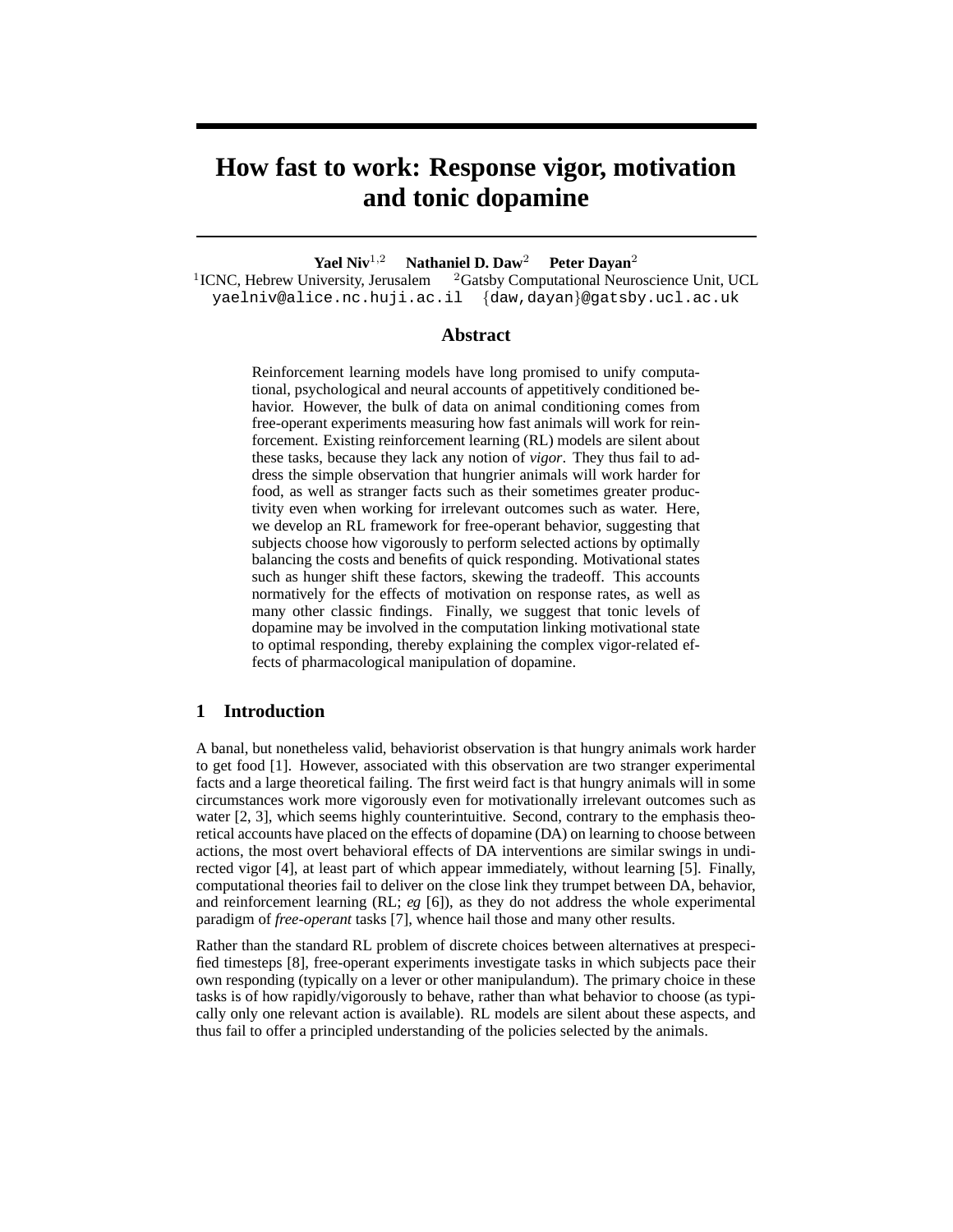

Figure 1: (a) Leverpress (blue, right) and consummatory nose poke (red, left) response rates of rats leverpressing for food on a modified RI30 schedule. Hungry rats (open circles) clearly press the lever at a higher rate than sated rats (filled circles). Data from [11], averaged over 19 rats in each group. (b) The relationship between rate of responding and rate of reinforcement (reciprocal of the interval) on an RI schedule, is hyperbolic (of the form  $y = B \cdot x/(x + x_0)$ . This is an instantiation of Herrnstein's matching law for one response (adapted from [9]). (c) Total number of leverpresses per session averaged over five 30 minute sessions by rats pressing for food on different FR schedules. Rats with nucleus accumbens 6-OHDA dopamine lesions (gray) press significantly less than control rats (black), with the difference larger for higher ratio requirements. Adapted from [12].

Here, we address these issues by constructing an RL account of behavior rates in freeoperant settings (Sections 2,3). We consider optimal control in a continuous-time Markov Decision Process (MDP), in which agents must choose *both* an action and the latency with which to emit it (*ie* how vigorously, or at what instantaneous rate to perform it). Our model treats response vigor as being determined normatively, as the outcome of a battle between the cost of behaving more expeditiously and the benefit of achieving desirable outcomes more quickly. We show that this simple, normative framework captures many classic features of animal behavior that are obscure in our and others' earlier treatments (Section 4). These include the characteristic time-dependent profiles of response rates on tasks with different payoff scheduling [7], the hyperbolic relationship between response rate and payoff [9], and the difference in response rates between tasks in which reinforcements are allocated based on the number of responses emitted and those allocating reinforcements based on the passage of time [10].

A key feature of this model is that response rates are strongly dependent on the expected *average reward rate*, because this determines the opportunity cost of sloth. By influencing the value of reinforcers — and through this, the average reward rate — motivational states such as hunger influence the output response latencies (and not only response choice). Thus, in our model, hungry animals should *optimally* also work harder for water, since in typical circumstances, this should allow them to return more quickly to working for food. Further, we identify *tonic levels of dopamine* with the representation of average reward rate, and thereby suggest an account of a wealth of experiments showing that DA influences response vigor [4, 5], thus complementing existing ideas about the role of phasic DA signals in learned action selection (Section 5).

## **2 Free-operant behavior**

We consider the free-operant scenario common in experimental psychology, in which an animal is placed in an experimental chamber, and can choose freely which actions to emit and when. Most actions have no programmed consequences; however, one action (*eg* leverpressing; LP) is rewarded with food (which falls into a food magazine) according to an experimenter-determined *schedule* of reinforcement. Food delivery makes a characteristic sound, signalling its availability for harvesting via a nose poke (NP) into the magazine.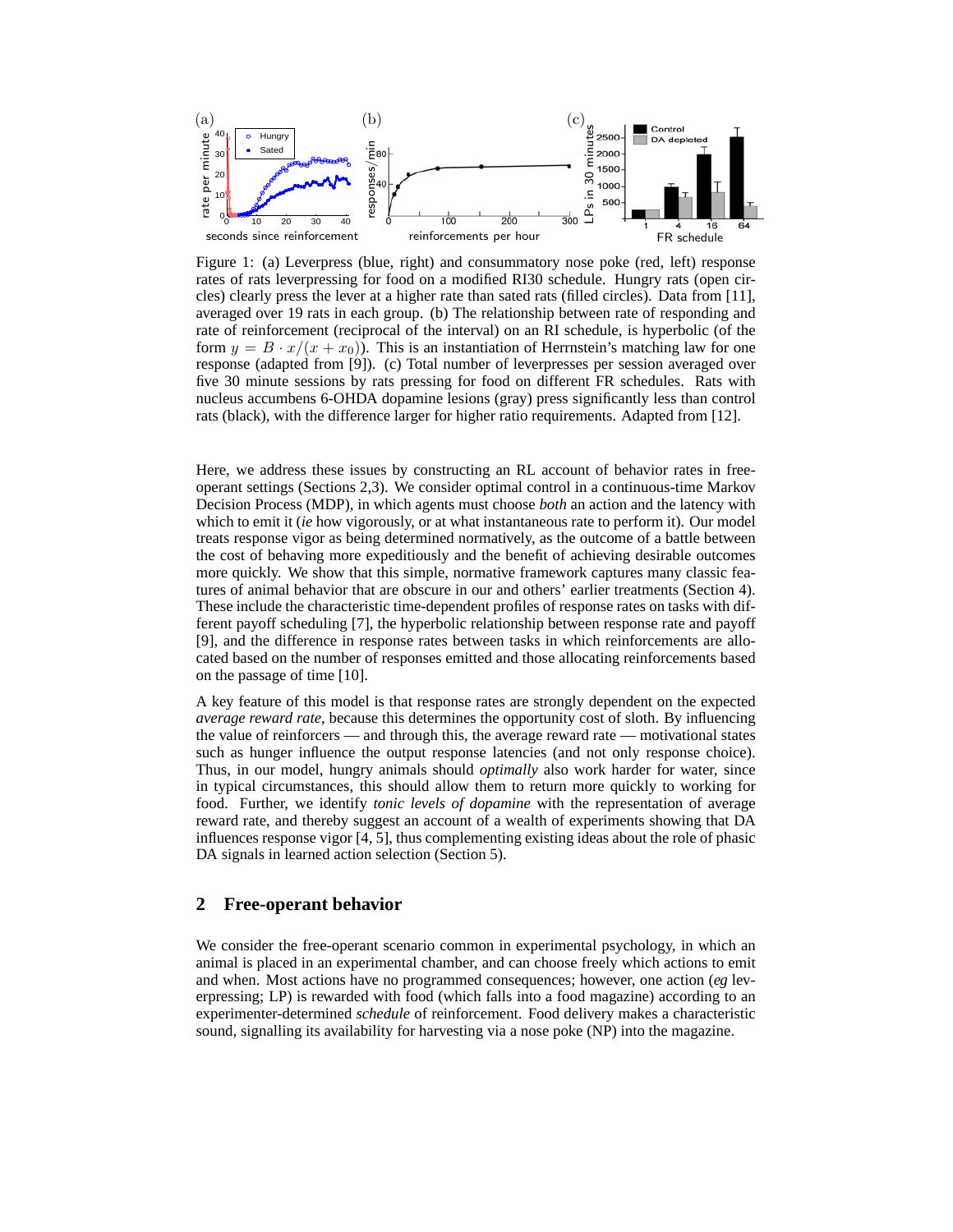The schedule of reinforcement defines the (possibly stochastic) relationship between the delivery of a reward and one or both of (a) the *number* of LPs, and (b) the *time* since the last reward was delivered. In common use are fixed-ratio (FR) schedules, in which a fixed number of LPs is required to obtain a reinforcer; random-ratio (RR) schedules, in which each LP has a constant probability of being reinforced; and random interval (RI) schedules, in which the first LP after an (exponentially distributed) interval of time has elapsed, is reinforced. Schedules are often labelled by their type and a parameter, so RI30 is a random interval schedule with the exponential waiting time having a mean of 30 seconds [7].

Different schedules induce different patterns of responding [7]. Fig 1a shows response metrics from rats leverpressing on an RI30 schedule. Leverpressing builds up to a relatively constant rate following a rather long pause after gaining each reward, during which the food is consumed. Hungry rats leverpress more vigorously than sated ones. A similar overall pattern is also characteristic of responding on RR schedules. Figure 1b shows the total number of LP responses in a 30 minute session for different interval schedules. The hyperbolic relationship between the reward rate (the inverse of the interval) and the response rate is a classic hallmark of free operant behavior [9].

# **3 The model**

We model a free-operant task as a continuous MDP. Based on its state, the agent chooses both an action (a), and a latency (τ) at which to emit it. After time  $\tau$  has elapsed, the action is completed, the agent receives rewards and incurs costs associated with its choice, and then selects a new  $(a, \tau)$  pair based on its new state. We define three possible actions  $a \in \{LP, NP, other\}$ , where we take  $a =$  other to include the various miscellaneous behaviors such as grooming, rearing, and sniffing which animals typically perform during the experiment. For simplicity we consider unit actions, with the latency  $\tau$  related to the vigor with which this unit is performed. To account for consumption time (which is nonnegligible [11, 13]), if the agent nose-pokes and food is available, a predefined time  $t_{\text{eat}}$ passes before the next decision point (and the next state) is reached.

Crucially, performing actions incurs costs as well as potentially gains rewards. Following Staddon [14], we assume one part of the cost of an action to be *proportional to the vigor* of its execution, *ie* inversely proportional to  $\tau$ . The constant of proportionality  $K_v$  depends on both the previous and the current action, since switching between different action types can require travel between different parts of the experimental chamber (say, the magazine to the lever), and can thus be more costly. Each action also incurs a fixed 'internal' reward or cost of  $\rho(a)$  per unit, typically with other being rewarding. The reinforcement schedule defines the probability of reward delivery for each state-action-latency triplet. An available reward can be harvested by  $a = NP$  into the magazine, and we assume that the thereby obtained subjective utility U(r) of the food reward is *motivation-dependent*, such that food is worth more to a hungry animal than to a sated one.

We consider the simplified case of a state space comprised of all the parameters relevant to the task. Specifically, the state space includes the identity of the previous action, an indicator as to whether a reward is available in the food magazine, and, as necessary, the number of LPs since the previous reinforcement (for FR) or the elapsed time since the previous LP (for RI). The transitions between the states  $P(S'|S, a, \tau)$  and the reward function  $P_r(S, a, \tau)$  are defined by the dynamics of the schedule of reinforcement, and all rewards and costs are harvested at state transitions and considered as point events. In the following we treat the problem of optimising a policy (which action to take and with what latency, given the state) in order to maximize the average rate of return (rewards minus costs per time). An exponentially discounted model gives the same qualitative results.

In the average reward case [15, 16], the Bellman equation for the long-term differential (or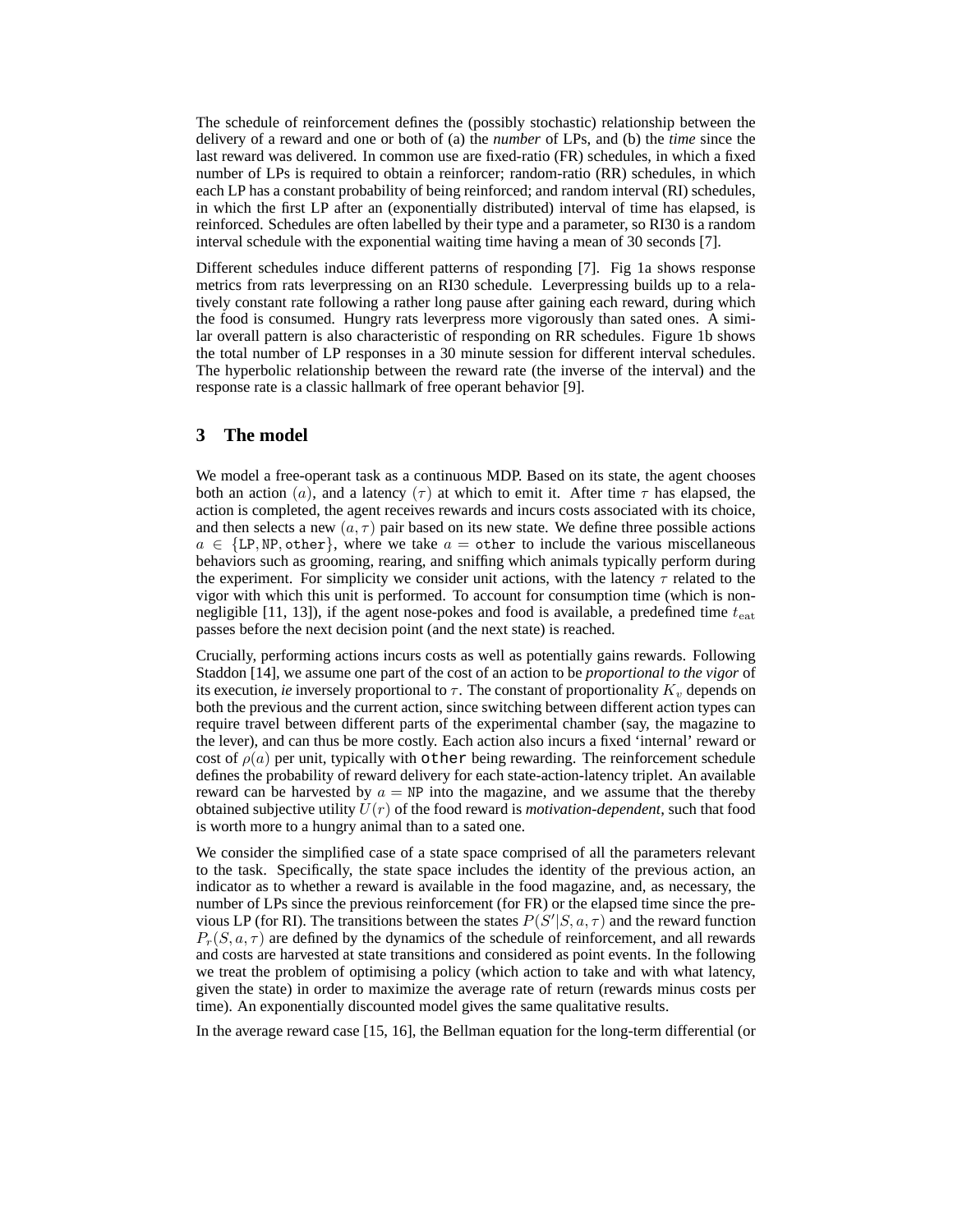

Figure 2: Data generated by the model captures the essence of the behavioral data: Leverpress (solid blue; circles) and nose poke (dashed red; stars) response rates on (a) an RR10 schedule and (b) a matched (yoked) RI schedule show constant LP rates which are higher for the ratio schedule. (c) The relationship between the total number of responses (circles) and rate of reinforcement is hyperbolic (solid line: hyperbolic curve fit). The mean latency to leverpress (dashed line) decreases as the rate of reinforcement increases.

average-adjusted) value of state  $S$  is:

$$
V^*(S) = \max_{a,\tau} \left\{ \rho(a) - \frac{K_v(a_{prev}, a)}{\tau} + U(r)P_r(S, a, \tau) - \tau \cdot \overline{r} + \int dS' P(S'|S, a, \tau) V^*(S') \right\} \tag{1}
$$

where  $\bar{r}$  is the long term average reward rate (whose subtraction from the value quantifies the opportunity cost of delay). Building on ideas from [16], we suggest that the average reward rate is reported by tonic (baseline) levels of dopamine (and *not* serotonin [16]) in basal ganglia structures relevant for action selection, and that changes in tonic DA (*eg* as a result of pharmacological interventions) would thus alter the assumed average reward rate.

In this paper, we eschew learning, and examine the steady state behavior that arises when actions are chosen stochastically (via the so-called softmax or Boltzmann distribution) from the *optimal* one-step look-ahead model-based  $Q(S, a, \tau)$  state-action-latency values. For ratio schedules, the simple transition structure of the task allows the Bellman equation to be solved analytically to determine the Q values. For interval schedules, we use averagereward value iteration [15] with time discretized at a resolution of 100ms. For simulations (*eg* of dopaminergic manipulations) where  $\bar{r}$  was assumed to change independent of any change in the task contingencies, we used value iteration to find values approximately satisfying the Bellman equation (which is no longer exactly solvable). Our overriding aim is to replicate basic aspects of free operant behavior qualitatively, in order to understand the normative foundations of response vigor. We do not fit the parameters of the model to experimental data in a quantitative way, and the results we describe below are general, robust, characteristics of the model.

#### **4 Results**

Fig 2a depicts the behavior of our model on an RR10 schedule. In rough accordance with the behavior displayed by animals (which is similar to that shown in Fig 1a), the LP rate is constant over time, bar a pause for consumption. Fig 2b depicts the model's behavior in a *yoked* random interval schedule, in which the intervals between rewards were set to match exactly the intervals obtained by the agent trained on the ratio schedule in Fig 2a. The response rate is again constant over time, but it is also considerably *lower* than that in the corresponding RR schedule, although the external reward density is similar. This phenomenon has also been observed experimentally, and although the apparent anomaly has been much discussed in the associative learning literature, its explanation is not fully resolved [10]. Our model suggests that it is the result of an optimal cost/benefit tradeoff.

We can analyse this difference by considering the  $Q$  values for leverpressing at different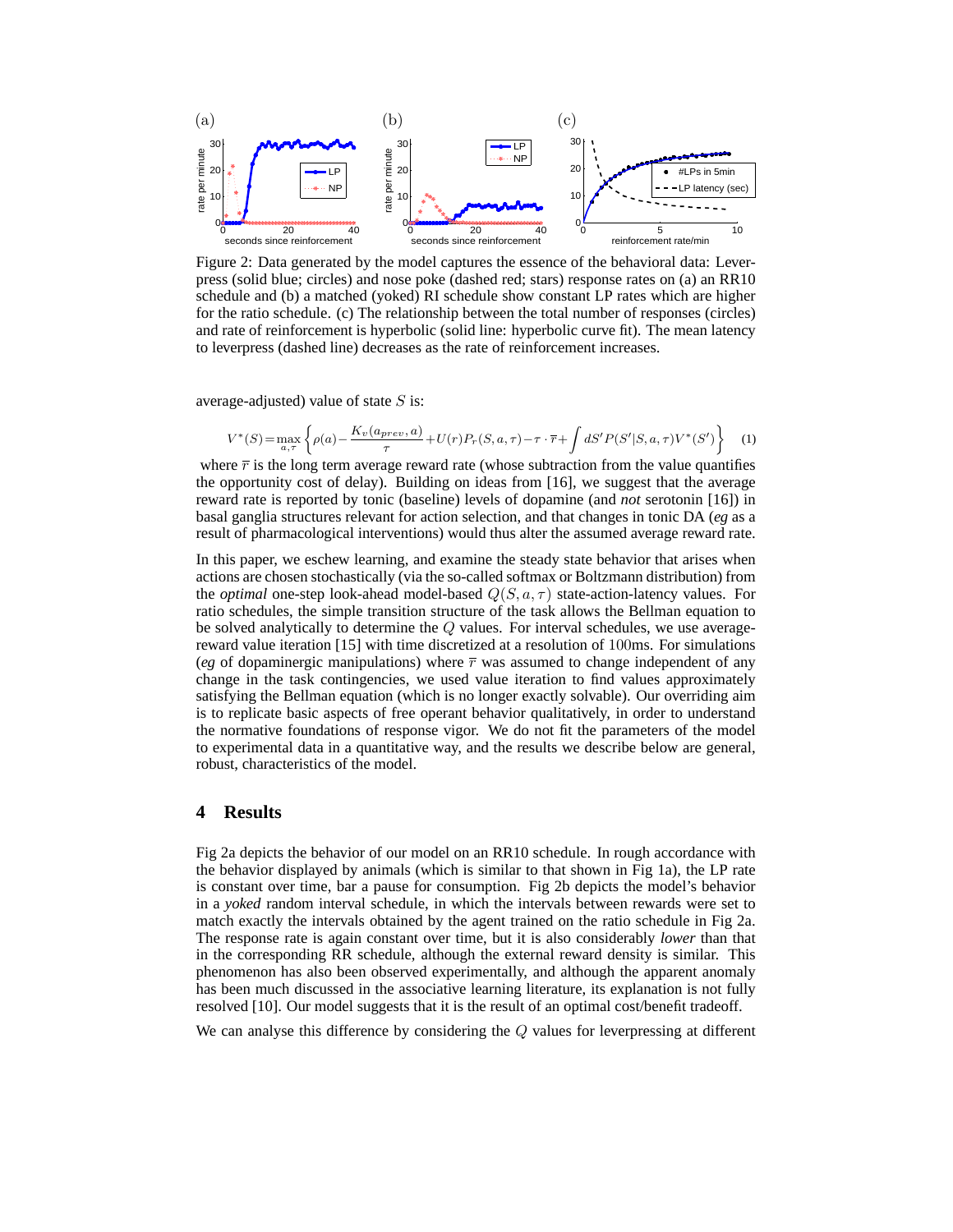latencies in random schedules

$$
Q(S_{nr}, \mathsf{LP}, \tau) = \rho(\mathsf{LP}) - \frac{K_v(\mathsf{LP}, \mathsf{LP})}{\tau} - \tau \cdot \overline{r} + P(S_r|\tau)V^*(S_r) + [1 - P(S_r|\tau)]V^*(S_{nr}) \tag{2}
$$

where we are looking at consecutive leverpresses in the absence of available reward, and  $S_r$  and  $S_{nr}$  designate the states in which a reward is or is not available in the magazine, respectively. In ratio schedules, since  $P(S_r|\tau)$  is independent of  $\tau$ , the optimizing latency is  $\tau_{LP}^* = \sqrt{K_v(\text{LP}, \text{LP})/\overline{r}}$ , its inverse defining the optimal rate of leverpressing. In interval schedules, however,  $P(S_r|\tau) = 1 - exp{-\tau/T}$  where T is the schedule interval. Taking the derivative of eq. (2) we find that the optimal latency to leverpress  $\tau_{LP}^*$  satisfies  $K_v(\text{LP}, \text{LP})/\tau_{\text{LP}}^{*2} - \overline{r} + (1/T)[V^*(S_r) - V^*(S_{nr})] \cdot exp\{-\tau_{\text{LP}}^*/T\} = 0.$  Although no longer analytically solvable, it is easily seen that this latency will always be longer than that found above for ratio schedules. Intuitively, since longer inter-response intervals increase the probability of reward per press in interval schedules but not in ratio schedules, the optimal leverpressing rate is lower in the former than in the latter.

Fig 2c shows the average number of LPs in a 5 minute session for different interval schedules. This 'molar' measure of rate shows the well documented hyperbolic relationship (*cf* Fig 1b). On the 'molecular' level of single action choices, the mean latency  $\langle \tau_{LP} \rangle$  between consecutive LPs decreases as the probability of reinforcement increases. This measure of response vigor is actually more accurate than the overall response measure, as it is not contaminated by competition with other actions, or confounded with the number of reinforcers per session for different schedules (and the time forgone when consuming them). For this reason, although we (correctly; see [13]) predict that inter-response latency should slow for higher ratio requirements, raw LP counts can actually increase, as in Fig. 1c, probably due to fewer rewards and less time spent eating [13].

#### **5 Drive and dopamine**

Having provided a qualitative account of the basic patterns of free operant rates of behavior, we turn to the main theoretical conundrum — the effects of drive and DA manipulations on response vigor. The key to understanding these is the role that the average reward  $\overline{r}$ plays in the tradeoffs determining optimal response vigor. In effect, the average expected reward per unit time quantifies the opportunity cost for doing nothing (and receiving no reward) for that time; its increase thus produces general pressure for faster work. A direct consequence of making the agent hungrier is that the subjective utility of food is enhanced. This will have interrelated effects on the optimal average reward  $\overline{r}$ , the optimal values  $V^*$ , and the resultant optimal action choices and vigors. Notably, so long as the policy obtains food, its average reward rate will *increase*.

Consider a fixed or random ratio schedule. The increase in  $\bar{r}$  will increase the optimal LP rate  $1/\tau_{LP}^* = \sqrt{\overline{r}/K_v(\text{LP}, \text{LP})}$ , as the higher reward utility offsets higher procurement costs. Importantly, because the optimal  $\tau^*$  has a similar dependence on  $\frac{a}{r}$  even for actions irrelevant to obtaining food, they also become more vigorous. The explanation of this effect is presented graphically in Fig 3e. The higher  $\overline{r}$  increases the cost of sloth, since every  $\tau$  time without reward forgoes an expected  $(\tau \cdot \overline{r})$  mean reward. Higher average rewards penalize late actions more than they do early ones, thus tilting action selection toward faster behavior, for *all* pre-potent actions. Essentially, hunger encourages the agent to complete irrelevant actions faster, in order to be able to resume leverpressing more quickly.

For other schedules, the same effects generally hold (although the analytical reasoning is complicated by the fact that the optimal latencies may in these cases depend not only on the new average reward but also on the new values  $V^*$ ). Fig 3a shows simulated responding on an RI25 schedule in which the internal reward for the food-irrelevant action other has been set high enough to warrant non-negligible base responding. Fig 3b shows that when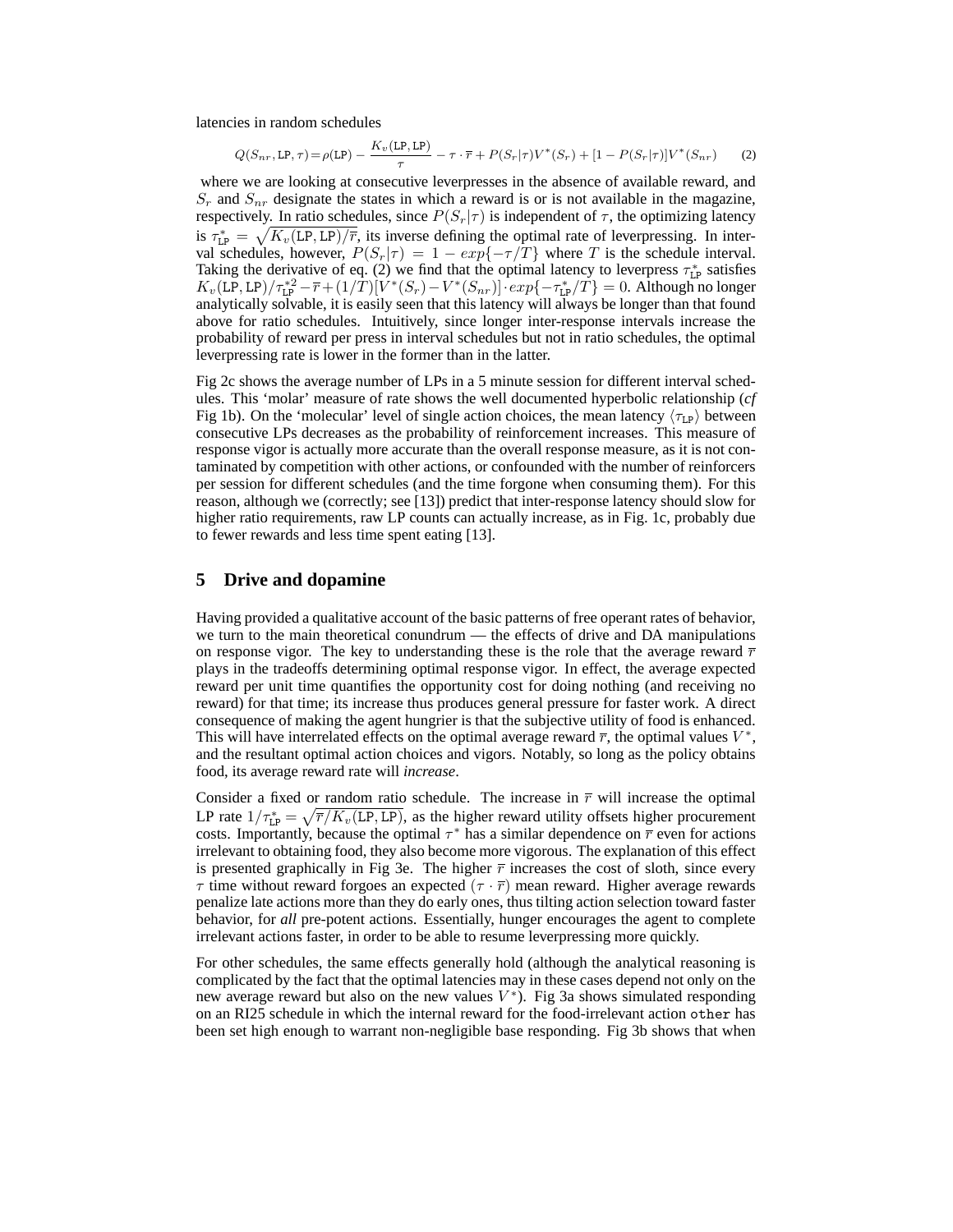

Figure 3: The effects of drive on response rates. (a) Responding on a RI25 schedule, with high internal rewards (0.35) for  $a = \text{other}$  (open circles). (b) The effects of hunger:  $U(r)$ was changed from 10 to 15. (c) The effect of an irrelevant drive (hungry animals leverpressing for water rewards):  $\bar{r}$  was increased by 4% compared to (a). (d) Mean latencies to responding  $\langle \tau \rangle$  for LP and other in baseline (a; black), increased hunger (b; white) and irrelevant drive (c; gray). (e) Q values for leverpressing at different latencies  $\tau$ . In black (top) are the unadjusted Q values, before subtracting  $(\tau \cdot \overline{r})$ . In red (middle, solid) and green (bottom, solid) are the values adjusted for two different average reward rates. The higher reward rate penalizes late actions more, thereby causing *faster* responding, as shown by the corresponding softmaxed action probability curves (dashed). (f) Simulation of DA depletion: overall leverpress count over 30 minute sessions (each bar averaging 15 sessions), for different FR requirements (bottom). In black is the control condition, and in gray is simulated DA depletion, attained by lowering  $\bar{r}$  by 60%. The effects of the depletion seem more pronounced in higher schedules (compare to Fig 1c), but this actually results from the interaction with the number of rewards attained (see text).

the utility of food is increased by 50%, the agent chooses to leverpress more, at the expense of other actions. This illustrates the 'directing' effect of motivation, by which the agent is directed more forcefully toward the motivationally relevant action [17]. Furthermore, the second, 'driving' effect, by which motivation increases vigor globally [17], is illustrated in Fig 3d which shows that, in fact, the latency to both actions has *decreased*. Thus, although selected less often, when other is selected, it is performed more vigorously than it was when the agent was sated.

This general drive effect can be better isolated if we examine hungry agents leverpressing for water (rather than food), without competition from actions for food. We can view our leverpressing MDP as a portion of a larger one, which also includes (for instance) occasional opportunities for visits to a home cage where food is available. Without explicitly specifying all this extra structure, a good approximation is to take hunger as again causing an increase in the global rate of reinforcement  $\overline{r}$ , reflecting the increase in the utility of food received elsewhere. Fig 3c shows the effects on responding on an interval schedule, of estimating the average reward rate to be  $4\%$  higher than in Fig 3a, and deriving new Q values from the previous  $V^*$  with this new  $\overline{r}$  as illustrated in Fig 3e. As above, the adjusted vigors of all behaviors are faster (Fig 3d, gray bars), as a result of the higher 'drive'.

How do these drive effects relate to dopamine? Pharmacological and lesion studies show that enhancing DA levels (through agonists such as amphetamine) increases general activity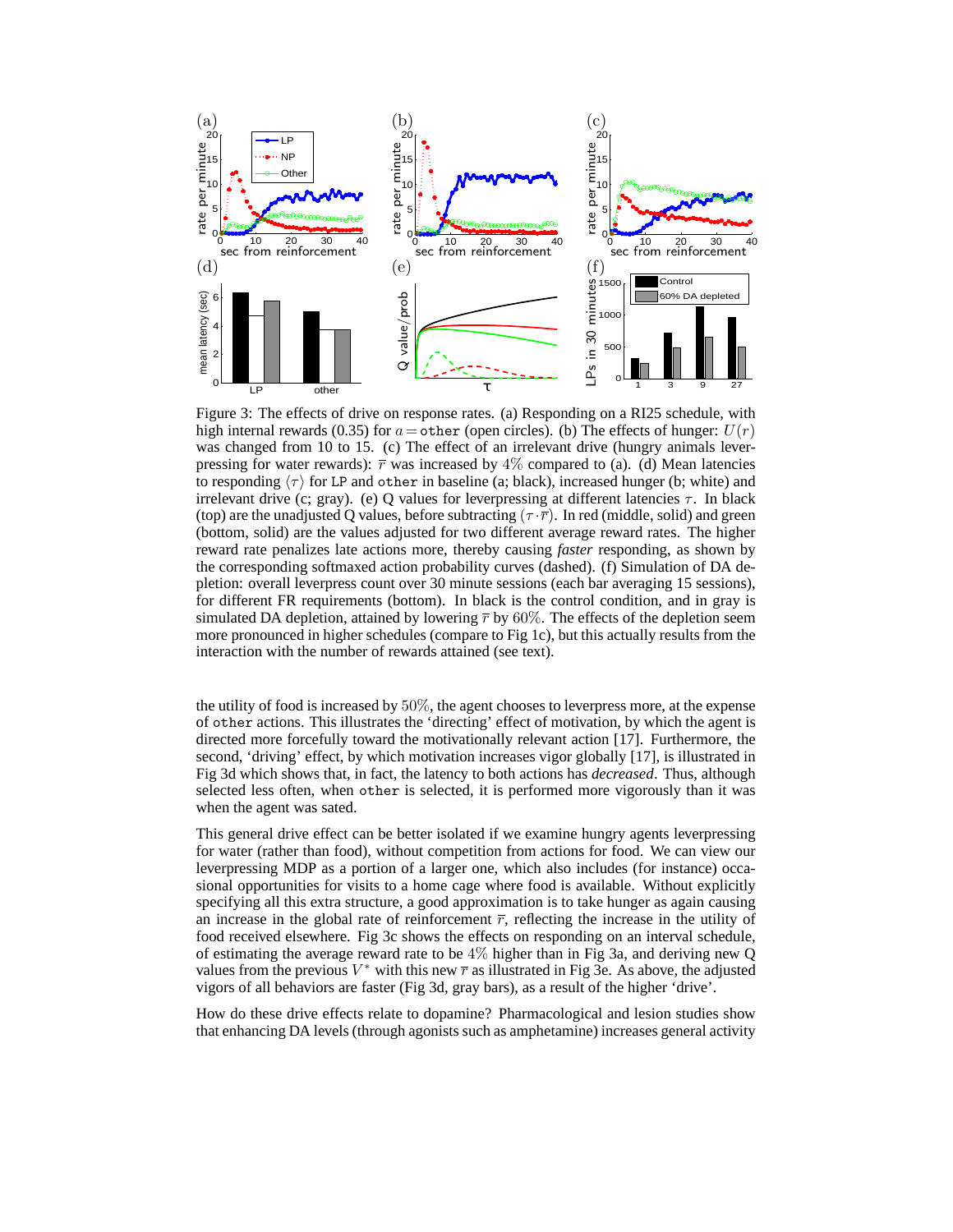[5, 18, 19], while depleting or antagonising DA causes a general slowing of responding (*eg* [4]). Fig. 1c is representative of a host of results from the lab of Salamone [4, 12] which show that lower levels of DA in the nucleus accumbens (a structure in the basal ganglia implicated in action selection) result in lower response rates. This effect seems more pronounced in higher fixed-ratio schedules, those requiring more work per reinforcer. As a result of this apparent dependence on the response requirement, Salamone and his colleagues have hypothesized that DA enables animals to overcome higher work demands.

We suggest that tonic levels of DA represent the average reward rate (a role tentatively proposed for *serotonin* in [16]). Thus a higher tonic level of DA represents a situation akin to higher drive, in which behavior is more vigorous, and lower tonic levels of DA cause a general slowing of behavior. Fig. 3f shows the simulated response counts for different FR schedules in two conditions. The control condition is the standard model described above; DA depletion was modeled by decreasing tonic DA levels (and therefore  $\overline{r}$ ) to 40% of their original levels. The results match the data in Fig. 1c. Here, the apparently small effect on the number of LPs for low ratio schedules actually arises because of the large amount of time spent eating. Thus, according to the model DA is not really allowing animals to cope with higher work requirements, but rather is important for optimal choice of vigor at any work requirement, with the slowing effect of DA depletion more prominent (in the crude measure of LPs per session) when more time is spent leverpressing.

## **6 Discussion**

The present model brings the computational machinery and neural grounding of RL models fully into contact with the vast reservoir of data from free-operant tasks. Classic quantitative accounts of operant behavior (such as Herrnstein's matching law [9], and variations such as melioration) lack RL's normative grounding in sound control theory, and tend instead toward descriptive curve-fitting. Most of these theories do not address that fine scale (molecular) structure of behavior, and instead concentrate on fairly crude molar measures such as total number of leverpresses over long durations. In addition to the normative starting point it offers for investigations of response vigor, our theory provides a relatively fine scalpel for dissecting the temporal details of behavior, such as the distributions of interresponse intervals at particular state transitions. There is thus great scope for revealing re-analyses of many existing data sets. In particular, the effects of generalized drive have proved mixed and complex [17]. Our theory suggests that studies of inter-response intervals (*eg* Fig 3d) may reveal more robust changes in vigor, uncontaminated by shifts in overall action propensity.

Response vigor and dopamine's role in controlling it have appeared in previous RL models of behavior [20, 21], but only as fairly ad-hoc bolt-ons — for instance, using repeated choices between doing nothing versus something to capture response latency. Here, these aspects are wholly integrated into the explanatory framework: optimizing response vigor is treated as itself an RL problem, with a natural dopaminergic substrate. To account for immediate (unlearned) effects of motivational or dopaminergic manipulations, the main assumption we make is that tonic levels of DA can be sensitive to predicted changes in the average reward occasioned by changes in the motivational state, and that behavioral policies are in turn immediately affected. This sensitivity would be easy to embed in a temporal-difference RL system, producing flexible adaptation of response vigor. By contrast, due to the way they cache outcome values, the action choices of such RL systems are characteristically *insensitive* to the 'directing' effects of motivational manipulations [22]. In animal behavior, 'habitual actions' (the ones associated with the DA system) are indeed motivationally insensitive for action choice, but show a direct effect of drive on vigor [23].

Our model is easy to accommodate within a framework of temporal difference (TD) learning. Thus, it naturally preserves the link between phasic DA signals and online learning